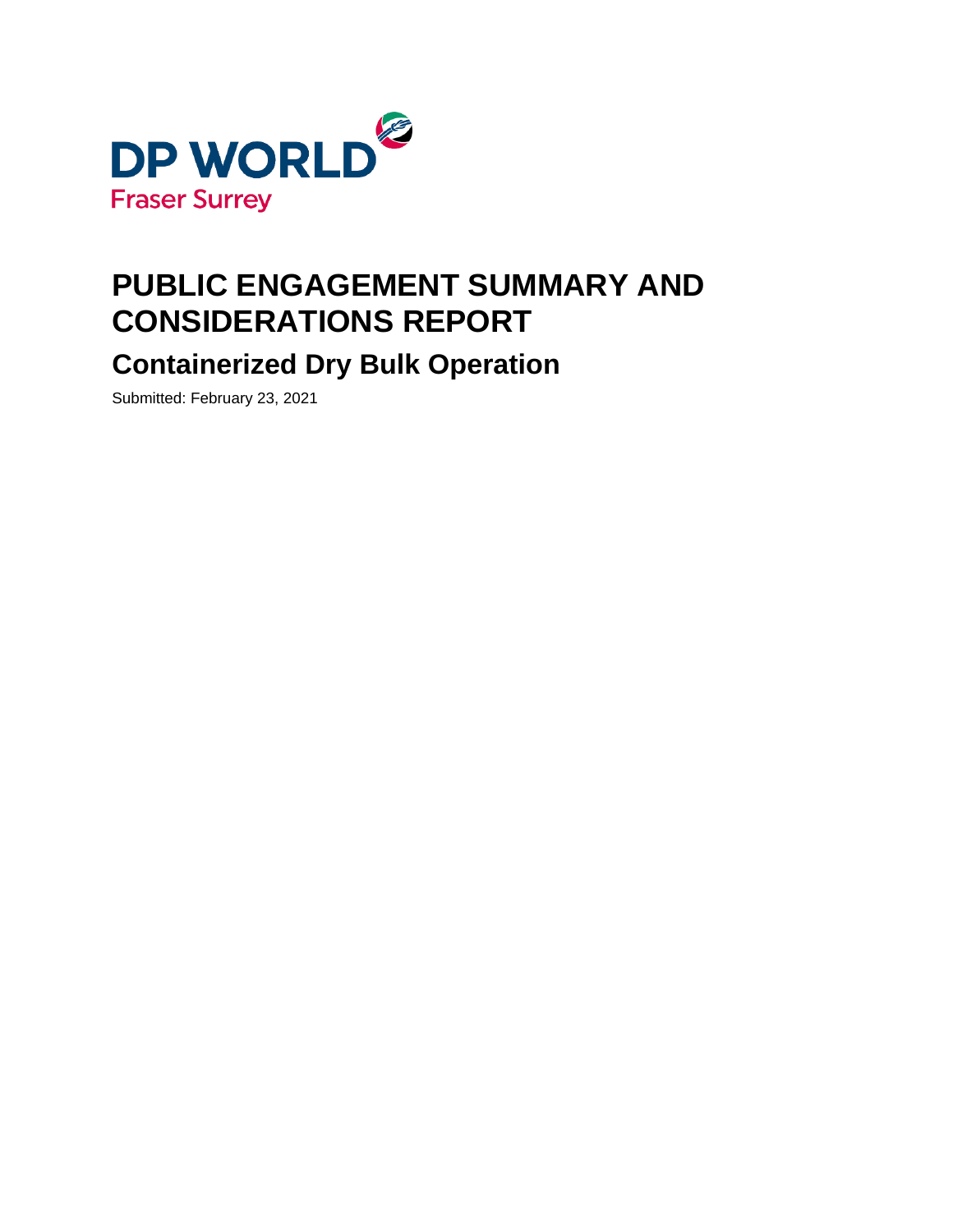## **Public Engagement Summary and Considerations Report**

## DP World Fraser Surrey Dry Bulk/Rotating Container Project

#### **PROJECT OVERVIEW**

DP World proposes to commence handling containerized dry bulk cargoes at the DP World Fraser Surrey terminal by utilizing existing terminal infrastructure. To enable this new operation, the dry bulk cargoes would be transported to the site via specialized containers that, unlike conventional containers, open on the top rather than on the ends. The standard spreader heads of the gantry cranes used for unloading the container would be temporarily replaced with specialized revolving heads capable of rotating the container, positioning it directly within the hold of the vessel and opening it to empty the contents. A mobile dust suppression unit fitted around the rim of the vessel hatch would emit a vapour wall to prevent dust from escaping the hold of the vessel.

The proposed operations do not require the construction of any new infrastructure or additional off-road motorized equipment. The specialized revolving heads are interchangeable with the standard spreader heads and the two types of heads will be manually switched out as necessary. The mobile dust suppression unit would connect to existing water supply services on site. Existing equipment in the container yard would be used to move the containers in the same manner as existing container volumes.

## **DATES OF PUBLIC ENGAGEMENT**

December 23, 2020 to January 29, 2021

#### **SUMMARY OF NOTIFICATION METHODS**

• 1,691 postcards were sent by direct mail on December 23, 2020 to residents of the immediate area

#### **SUMMARY OF THE ENGAGEMENT MATERIALS PRODUCED**

- Direct mail postcard
- Notification page on website

#### **SUMMARY OF ACTIVITIES UNDERTAKEN**

• Public engagement period

## **IDENTIFY THE NUMBER OF COMMENTS RECEIVED**

• Seven comments from two participants from the same household were received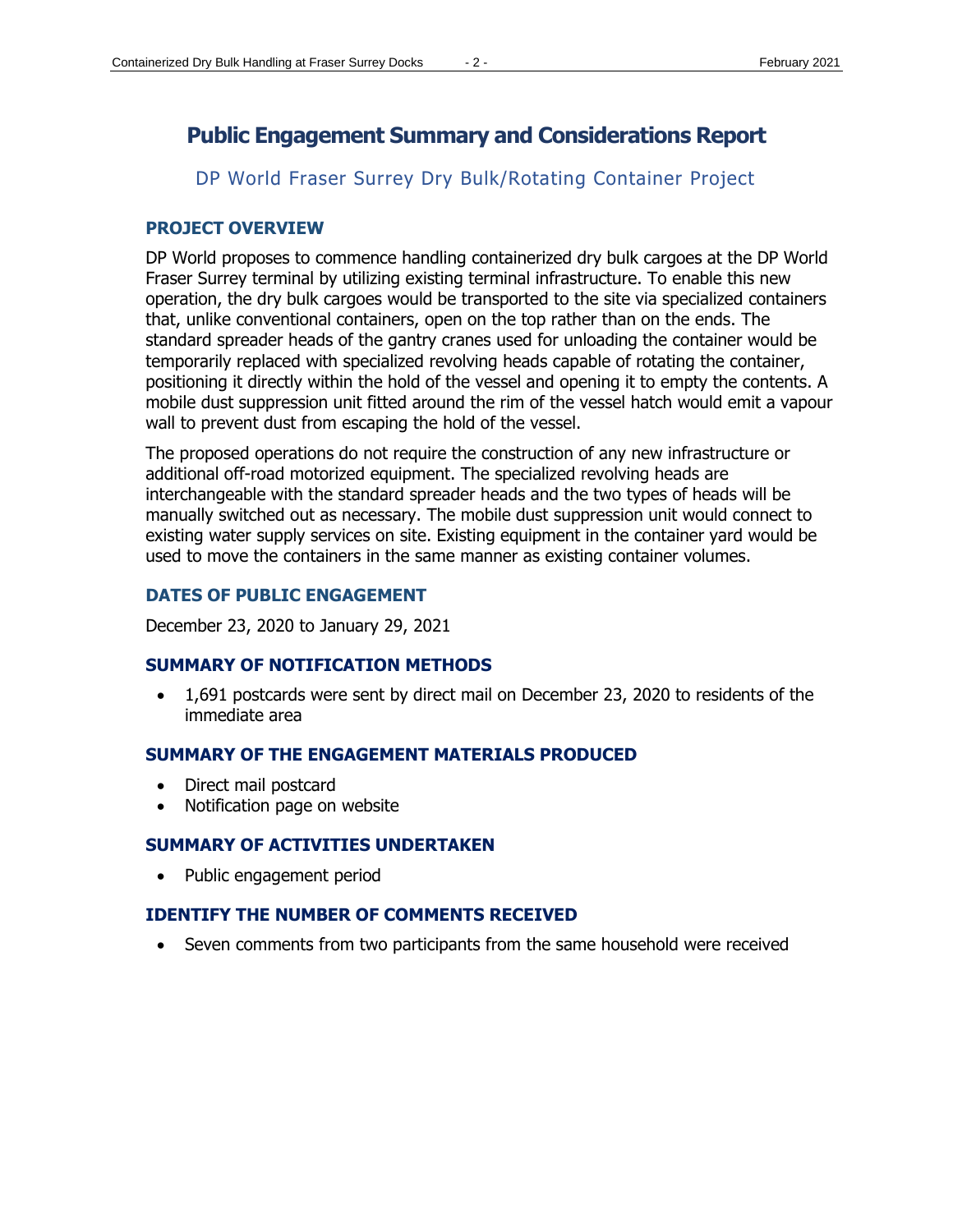## **SUMMARY OF FEEDBACK RECEIVED**

Below are the questions and our responses.

|                | <b>Questions</b>                                                                                           | <b>Answers</b>                                                                                                                                                                                                                                                                                                       |
|----------------|------------------------------------------------------------------------------------------------------------|----------------------------------------------------------------------------------------------------------------------------------------------------------------------------------------------------------------------------------------------------------------------------------------------------------------------|
| 1              | What is the number of additional<br>trains and what hours will they be<br>operating?                       | No new trains are anticipated to be added.                                                                                                                                                                                                                                                                           |
| $\overline{2}$ | Are there additional lighting required,<br>where will they be located or are<br>there impact to residents? | No additional lighting will be added.                                                                                                                                                                                                                                                                                |
| 3              | Are there additional considerations<br>for noise and dust emissions?                                       | No additional noise will be created. A mobile dust<br>suppression unit will stop any dust from entering the<br>air or water.                                                                                                                                                                                         |
| 4              | What will be done for dust<br>suppression?                                                                 | Each container will be fitted with a mobile dust<br>suppression unit to stop dust from escaping into the<br>environment.                                                                                                                                                                                             |
| 5              | What is the web address for<br>additional information on the project?                                      | The most up-to-date, detailed information are posted<br>on www.dpworldcanada.com/projects in the<br>Fraser Surrey tab. The correct web address was<br>included on the front of the postcard; however, the<br>back of the postcard referenced an invalid web<br>address.                                              |
| 6              | Is the terminal map on the direct<br>mail postcard relevant to the project?                                | Terminal map depicts the project area and other<br>terminals were differentiated from DP World Fraser<br>Surrey in the response.                                                                                                                                                                                     |
| $\overline{7}$ | When will an open house be<br>conducted?                                                                   | In support of the federal government's guidance to<br>practice physical distancing to reduce the spread of<br>COVID19, the port authority has asked all proponents<br>to transition to remote and digital engagement and<br>information sharing in lieu of holding in-person<br>meetings, workshops, or open houses. |
|                |                                                                                                            | Details are found in the port authority's Public<br>engagement quidelines update in light of COVID-19.                                                                                                                                                                                                               |

Note: We received and addressed some additional comments unrelated to this project, therefore they are not included in this report.